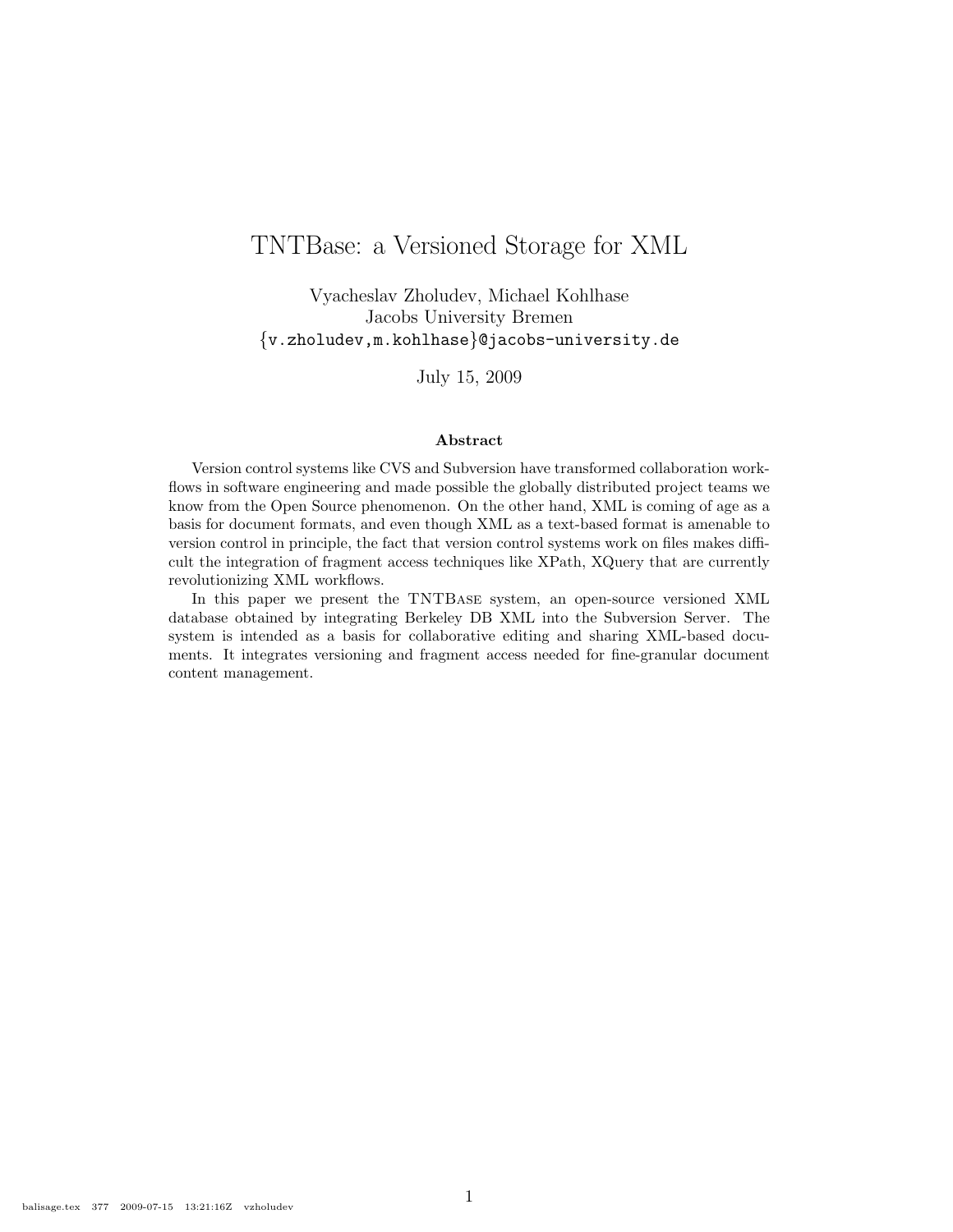# Contents

| $\mathbf{1}$   | Introduction                                                                                                     | 3                                                            |
|----------------|------------------------------------------------------------------------------------------------------------------|--------------------------------------------------------------|
| $\bf{2}$       | State of the art<br>2.1<br>2.2                                                                                   | $\overline{\mathcal{A}}$<br>$\overline{4}$<br>$\overline{4}$ |
| 3              | The System Design and Interfaces                                                                                 | 5                                                            |
|                | 4 xSVN, an XML-enabled Repository                                                                                | 6                                                            |
| 5              | The DB XML Accessor Library<br>5.1<br>5.2<br>5.3<br>5.4<br>5.5                                                   | 8<br>8<br>9<br>10<br>10<br>11                                |
| 6              | <b>Virtual Files</b><br>Creating a Virtual File and Getting Information about Virtual Files<br>6.1<br>6.2<br>6.3 | 11<br>11<br>12<br>13                                         |
| $\overline{7}$ | <b>Conclusion and Future Work</b>                                                                                | 14                                                           |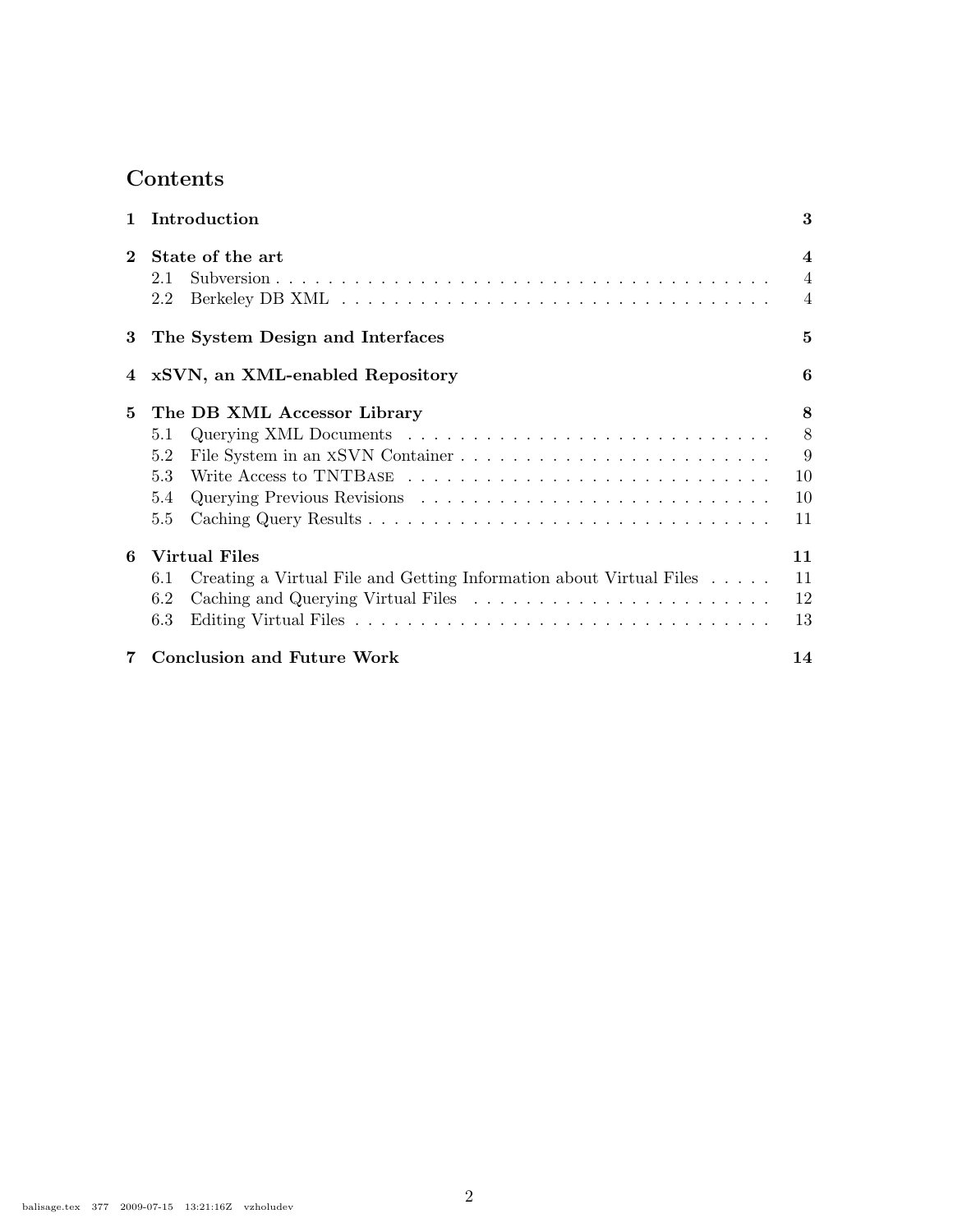### 1 Introduction

With the rapid growth of computers and Internet resources the communication between humans became much more efficient. The number of electronic documents and the speed of communication are growing rapidly. We see the development of a deep web (web content stored in Databases) from which the surface Web (what we see in our browsers) is generated. With the merging of XML fragment access techniques (most notably URIs [BLFM98] and XPath [CD99, BBC+07]) and database techniques and the ongoing development of XMLbased document formats, we are seeing the beginnings of a deep web of XML documents, where surface documents are assembled, aggregated and mashed up from background information in XML databases by techniques like XQuery [XQu07], and document (fragment) collections are managed by XQuery Update [XQU08].

At the same time, the Web is constantly changing — it has been estimated that  $20\%$ of the surface Web changes daily and 30% monthly [CGM00, FMNW03]. While archiving services like the Wayback Machine try to get a grip on this for the surface level, we really need an infrastructure for managing changes in the XML-based deep web.

Unfortunately, support for this has been very frugal. Version Control systems like CVS and Subversion [SVN08] which have transformed collaboration workflows in software engineering are deeply text-based (wrt. diff/patch/merge) and do not integrate well with XML databases and XQuery. Some relational databases address temporal aspects [DDL02], but this does not seem to have counterparts in the XML database or XQuery world. Wikis provide simple versioning functionalities, but these are largely hand-crafted into each system's (relational) database design.

In this paper we present the TNTBase system, an open-source versioned XML database obtained by integrating Berkeley DB XML [Ber09b] into the Subversion Server [SVN08]. The system is intended as an enabling technology that provides a basis for future XML-based document management systems that support collaborative editing and sharing by integrating the enabling technologies of versioning and fragment access needed for fine-granular document content management. Our aim is to make possible workflows and globally distributed project teams as we know them from Open Source projects.

The TNTBase system is developed in the context of the OMDoc project (Open Mathematical Documents [OMD, Koh06]), an XML-based representation format for the structure of mathematical knowledge and communication. Correspondingly, the development requirements for the TNTBase come out of OMDoc-based applications and their storage needs. We are experimenting with a math search engine [KS06], a collaborative community-based reader panta rhei [pan], the semantic wiki SWiM [Lan08], the learning system for mathematics ActiveMath [Act08], and a system for the verification of statements about programs VeriFun [Ver08].

But TNTBase as described here is independent of all of these and has no specialization to mathematical content. This will be added at another layer, re-implementing an earlier system [FK00, KF01, FK06], but other XML-based systems could be supported as well, e.g. semantic Wikis like IkeWiKi [Sch06], KiWi [SEG+09], eLearning Systems [CNX08, Tea06], scientific document archives, etc.

In the next section we will review the state of the art in versioning and XML databases, describing the two systems we combine and extend for TNTBase. In section 3 we an overview of a TNTBase architecture and interfaces it exposes. To make an every part of the architecture picture clear we will continue with describing the core of TNTBase — the XML-enabled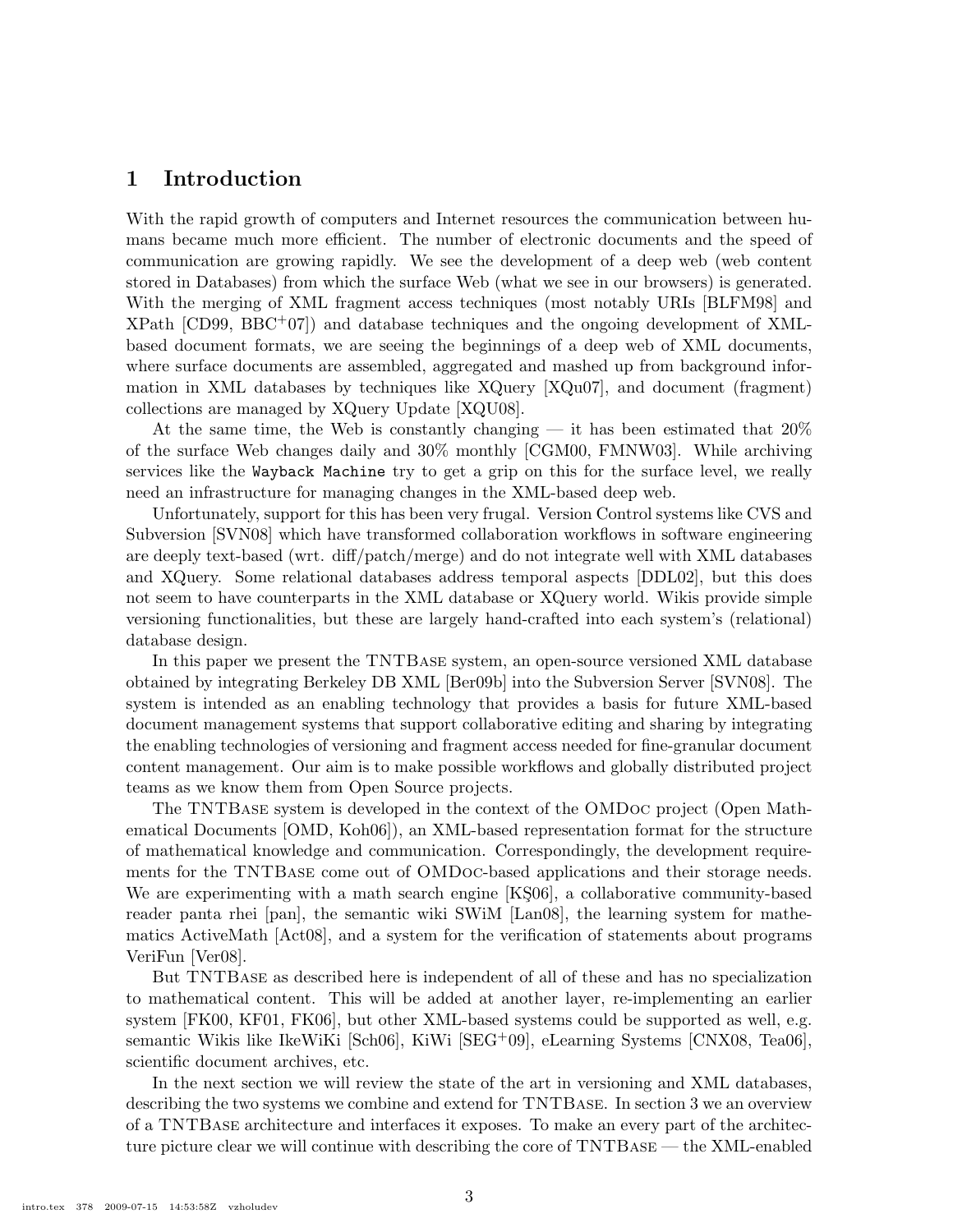repository in Section 4 and the Java accessory library in Section 5. Section 6 showcases an advanced feature of TNTBase: Virtual Files. Section 7 concludes the paper.

# 2 State of the Art

The TNTBase system is based on two widespread open-source systems: Subversion and Berkeley DB XML. We provide a short description of those aspects of the systems that are relevant to TNTBase and discuss what is missing for versioned XML-storage.

#### 2.1 Subversion

Subversion (SVN) is one of the most popular open-source client-server version control systems. On a server side SVN maintains versions and history of documents and directories in a repository. Users work with such a repository by checking out to a local working space the directory tree (a working copy). This maintenance is performed by the SVN client utility. After a working copy is checked out users can perform various actions with it [CSFP04]: change, update from a repository or propagate changes back to a repository, changing properties of directories or files, merging different source trees, etc. The update command performs merging of a local working copy with the latest version in a repository. In case when automated merging is not solvable, a user has to edit conflicting files manually. Afterwards in order to propagate local changes back to a repository a user performs a commit. Using above mentioned commands comprises the typical workflow encountered by SVN users. We have covered only the basic concepts, but that is enough to get a rough conception of SVN. In Section 4 we will show that the TNTBase core is a substitution of an SVN server.

SVN is not aware of content inside a repository (apart from distinguishing binary and text files). For SVN users it does not make a difference whether they store text files, PDFs or XSLT stylesheets. In particular, SVN does not support native XML processing like XML databases. By XML-processing we mean possibilities to query XML-documents, index them in order to improve querying performance, benefit from XQuery Update facilities [XQU08] or utilize transactional mechanism in order to keep collection of XML documents consistent. Thus when we are talking about XML storing we should look at the XML-databases which is a subject of the next subsection.

Another limitation of SVN is that the smallest versioned entity in its repository is a file. But for some users it might be desirable to abstract away from the notion of files, and work with XML objects like a section in scientific papers in the DocBook format or theorems or proofs in mathematical documents. Roughly speaking, a user should be able to get away from the file metaphor (see [MK08] for further ideas).

### 2.2 Berkeley DB XML

Berkeley DB XML (DB XML) is an open-source, XML-native embedded database. Embeddedness means that it is distributed as a library with a number of API for various programming languages like C++, Java, Perl, Ruby and some others. This approach does not have an overhead by having surrounding environment like servlets or stand-alone servers. Also the embeddedness eliminates some database administration costs. DB XML is built on top of Berkeley DB [Ber09a] which is used by such applications as SVN (the consequences of this are discussed in the section 4), the RPM Package Manager [RPM09], the MySQL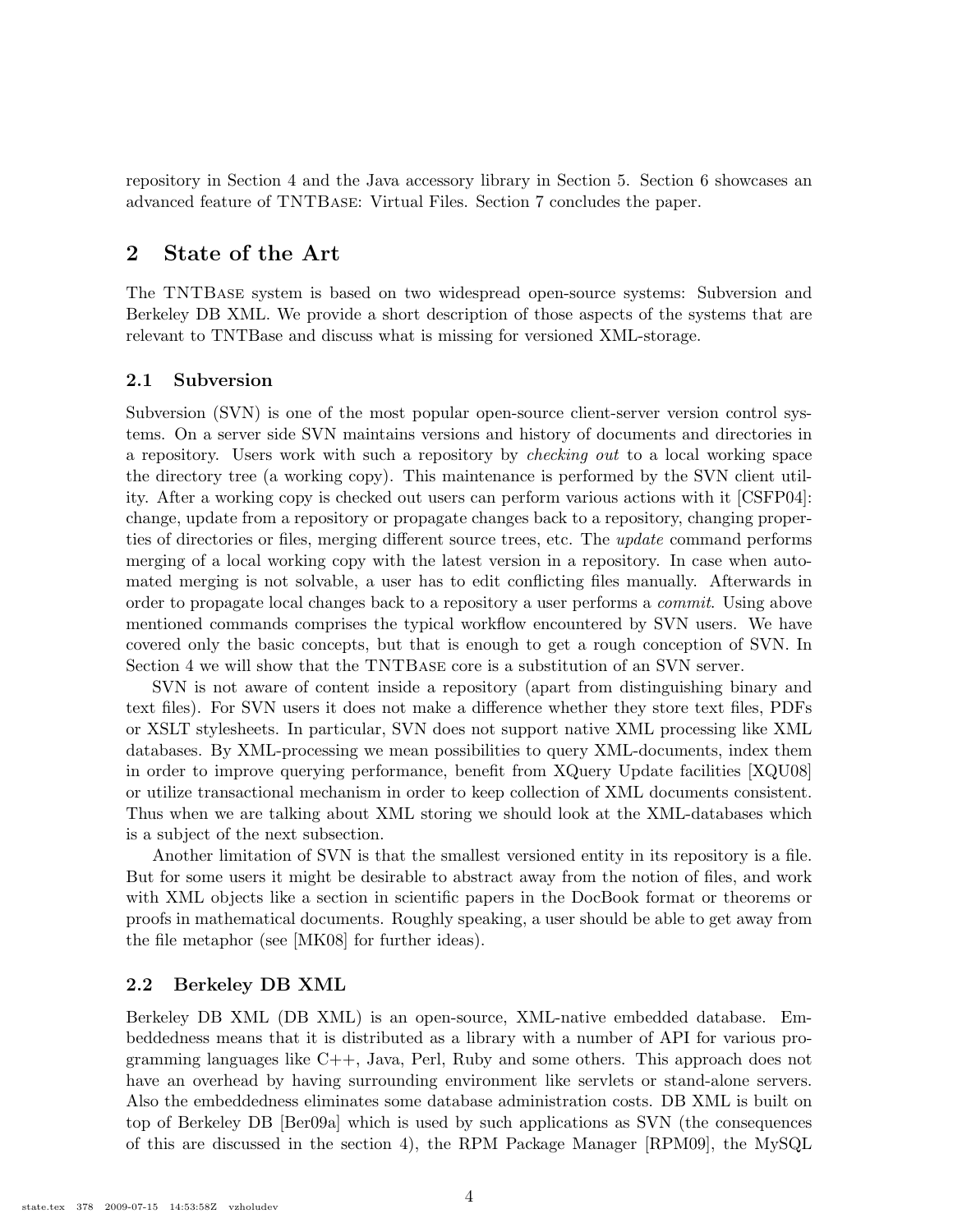database [MyS08] and Postfix [Pos09], to name just a few of the most notable. Berkeley DB is an open source, embeddable database with zero administration; and DB XML inherits its advantages and features (e.g. portability, transactions, replications, easy deployment, etc.) from it. Naturally DB XML extends this with the typical XML-native database features: XQuery-based [XQu07] access to documents (with XQuery Update facilities support), support of transactions, preparsed queries, content-based indexing, scalability, recovery and locking mechanisms and the ability to work in multi-threaded and multi-process environments. Furthermore DB XML has established a reputation of being a scalable and very productive XML-native database that makes it a good choice to base the TNTBase system on.

But unfortunately DB XML does not support versioning which is becoming more and more important when managing collections of XML documents. Some of the products [Ipe09, Mar09, Ora09] on the XML-native databases market actually support versioning in a way, but this versioning has a bunch of limitations in comparison to ordinary version control systems like SVN or CVS, and moreover they all have a commercial license. On the other hand there is no popular version control systems which treat XML in a special way. This should be a goal of TNTBase as well.

### 3 The System Design and Interfaces

The TNTBase architecture is presented in Figure 1. We tried to keep it simple and understandable for readers by not showing irrelevant parts of the system. The core of TNTBase is xSVN (see Section 4). It is managed by Apache's mod dav svn module or accessed by DB XML ACCESSOR (see Section 5) locally on the same machine. Apache's mod\_dav\_svn module exposes an HTTP interface exactly like it is done in SVN. Thereby a user of TNTBase is able to work with TNTBase repository exactly in the same way as with a normal SVN repository via HTTP protocol including Apache's SVN authentication via authz and groups files. The non-XML content can be managed as well in TNTBase, but only via discussed xSVN's HTTP interface.

DB XML ACCESSOR is able to work with XML-content in an XSVN repository. Actually it works directly only with a part of it, namely with an xSVN container by utilizing DB XML API. All indispensable information needed for XML-specific tasks is incorporated in a DB XML container using additional documents or metadata fields of documents. SVNKitAdapter comes into play when the revision information needs to be accessed, and acts as a mediator between an xSVN repository and DB XML Accessor. And in turn when DB XML ACCESSOR intends to create a new revision in a XSVN repository it also exploits SVNKITADAPTER functionality. In Figure 1 note that SVNKITADAPTER does not work directly with xSVN, but accesses it via HTTP as SVNKit [SVN07] can not access BDB-based repositories via the local protocol. But because we expose SVN HTTP access, this is not a problem.

DB XML ACCESSOR realizes a number of useful features but is able to access an XSVN repository only locally. In order to exhibit all its functionality to the world, RESTful interface of TNTBase is provided for users. The full specification can be found at https://trac. mathweb.org/tntbase/wiki/info, but to get a rough idea what a user is able to do with it, see Sections 5 and 6 devoted to the DB XML Accessor features. We use the Jersey [Jer09] library to implement a RESTful interface in TNTBase. Jersey is a reference implementations of JAX-RS (JSR 311), the Java API for RESTful Web Services [JSR09] and has simplified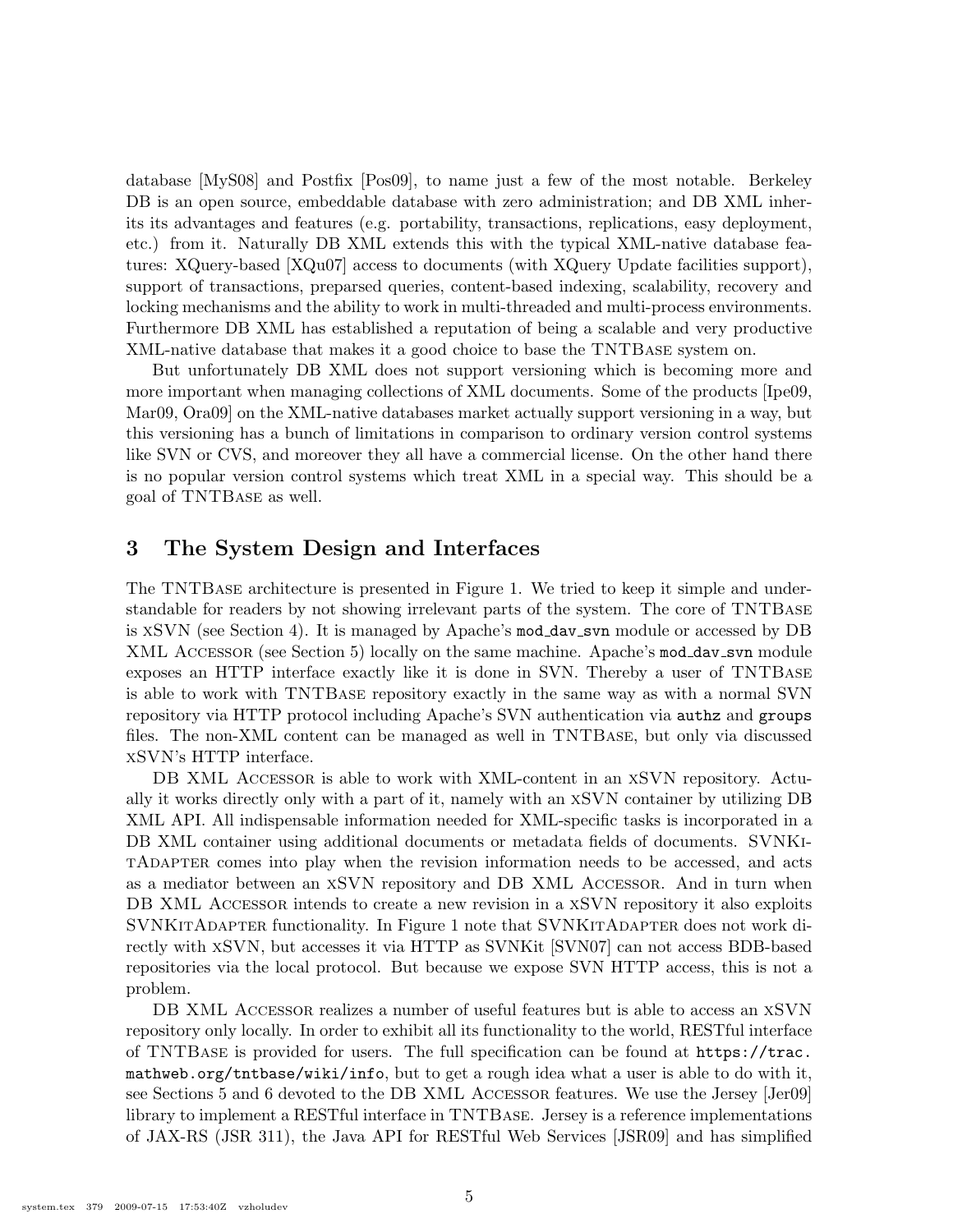our implementation considerably.

Apart from RESTful interface, TNTBase provides a test web-form that allows users to play with a subset of the TNTBase functionality before using RESTful style of communication. For simple testing of RESTful interfaces we would suggest the Firefox plugin which could be found at https://addons.mozilla. org/en-US/firefox/addon/9780. Also an XML-content browser is available online that shows the TNTBase file system content including virtual files. Unfortunately TNTBase now supports authentication only when accessing its SVN interface. The united authentication for all interfaces is a subject for future work.<sup>1</sup>



Figure 1: TNTBase architecture

Currently readers can access a test TNTBase system by two URLs: SVN interface at https://alpha.tntbase.mathweb.org/repos/lectures/ and other interfaces at http:// alpha.tntbase.mathweb.org:8080/lectures/. Additional information about TNTBase can be found on its TRAC page at https://trac.mathweb.org/tntbase/.

# 4 xSVN, an XML-enabled Repository

The architecture of xSVN and thus TNTBase is motivated by the following observation: Both the SVN server and the DB XML library are based on Berkeley DB (BDB). The SVN server uses it to store repository information<sup>2</sup>, and DB XML uses for storing raw bytes of XML and for supporting consistency, recoverability and transactions. Moreover, transactions can be shared between BDB and DB XML. Let us look at the situation in more detail<sup>3</sup>.

The SVN BDB-based file system uses multiple tables to store different repository information like information about locks, revisions, transactions, files, and directories, etc.. The two important tables for us are *representations* and *strings*. The *strings* table stores only raw bytes and one entry of this table could be any of these:

- 1. a file's contents or a delta<sup>4</sup> that reconstructs file contents
- 2. a directory entry list in special format called skel or a delta that reconstructs a directory entry list skel
- 3. a property list skel or a delta that reconstructs a property list skel

<sup>1</sup> see Ticket https://trac.mathweb.org/tntbase/ticket/3

<sup>&</sup>lt;sup>2</sup>In fact SVN can also use a file-system based storage back end (SVN FS), but this does not affect TNTBASE.

<sup>&</sup>lt;sup>3</sup>The more comprehensive information could be found at http://svn.collab.net/repos/svn/trunk/ subversion/libsvn\_fs\_base/notes/structure for the full story

<sup>&</sup>lt;sup>4</sup> a difference between two versions of the same entity (directory entry lists, files, property lists) in a special format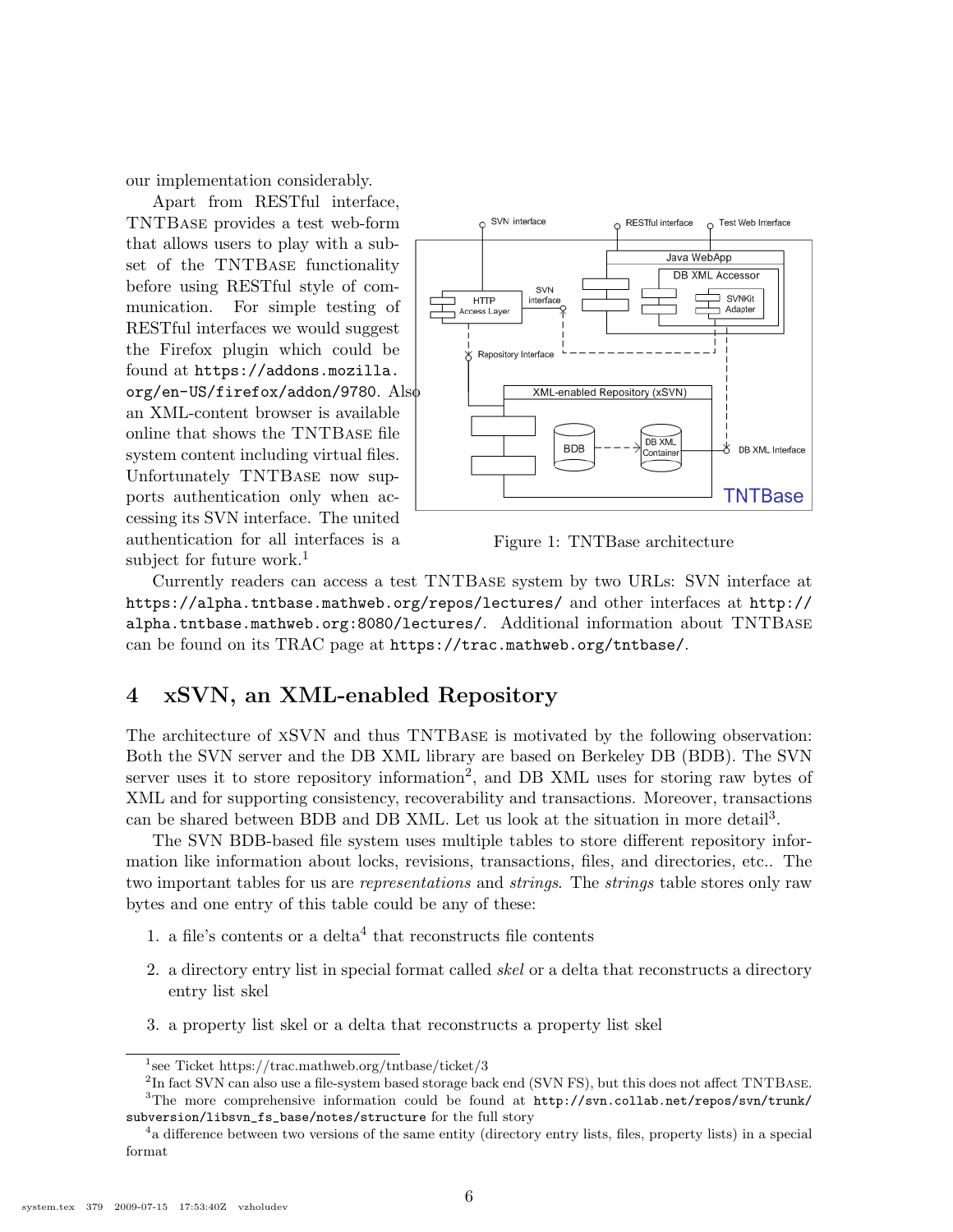From looking at a strings entry alone there is no way to tell what kind of data it represents; the SVN server uses the representations table for this. Its entries are links that address entries in the strings table together with information about what kind of strings entry it references, and — if it is a delta — what it is a delta against. Note that the SVN server stores only the youngest revision (called the head revision) explicitly in the strings table. Other revisions of whatever entity (a file, a



Figure 2: xSVN repository

directory or a property list) are re-computed by recursively applying inverse deltas from the head revision.

To extend SVN to xSVN (an XML-enabled repository), we only need to subjoin the DB XML library to SVN and add a new type of entry in the representations table that points to the last version of that document in the DB XML container (see Figure 2). Containers are entities in DB XML that are used for storing XML documents in. Literally, a container is a file on disk that contains all the data associated with your documents, including metadata and indices. For every xSVN repository we use only one container located in the same folder as BDB tables, and therefore it allows us to share the same BDB environment exploited by an SVN back end.

From an end-user perspective there is no difference between SVN and xSVN: all the SVN commands are still available and have the same behavior. But for XML documents the internals are different. Assume that we commit a newly added XML file<sup>5</sup>. Its content does not go to the *strings* table, but instead a file is added to DB XML container with a name which is equal to the reference key stored in the also newly created *representations* entry of DB XML full-text type. When we commit a number of files and even one of the XML files is not well-formed then the commit fails and no data are added into an xSVN repository, which conforms to the notion of a transaction in SVN and DB XML. When we want to checkout or update a working copy, xSVN knows what files are stored in DB XML, and those files are read from a DB XML container. Another important thing is the scenario when we commit another version of an XML file. The older revision is deleted from DB XML, the newer revision is added to DB XML and a delta between these revisions are stored in the *strings* table. This delta has a normal text SVN format, and the SVN deltification algorithms have not been changed in xSVN (see Section ??). Thus we are still able to receive older revisions of XML documents. For non-XML files the workflow of xSVN is absolutely the same as in SVN: data are stored in the same BDB tables, and the code behaves entirely in the same way. Thereby we are also able to store text or binary data in xSVN which can supplement the collection of XML files (e.g. licensing information or generated out of XML PDFs). And

 $5xSVN$  considers a file as an XML document if its extension is .xml or its svn:mime-type property is set to either  $text/zml$  or application/xml. This behavior can be easily adapted, for instance, by checking if a file starts with <?xml. Even now an SVN repository administrator can benefit from using automated property setting, i.e. associate certain file extensions with  $text/ml sum$ : sun:mime-type property. For example, \*.xslt or \*.xsd would obtain text/xml mime-type on adding to a working copy and therefore will be treated as XML files for xSVN.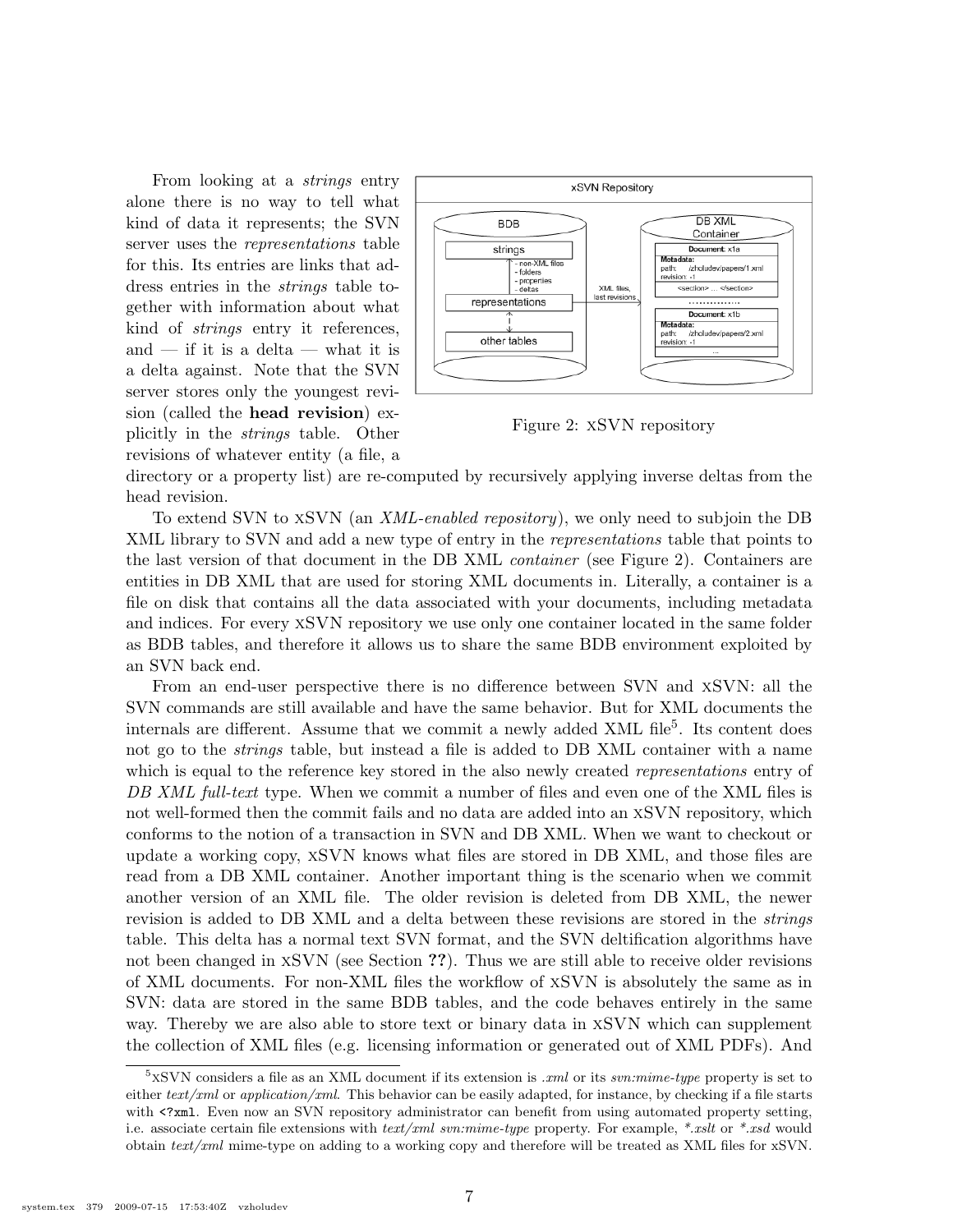moreover we can add or commit XML and non-XML files in the same transaction.

As was mentioned above, xSVN deltification algorithms are inherited from normal SVN. The natural course of things for XML storage would be to substitute or extend these algorithms by XML-diff algorithms. We currently decided against this because SVN is a very complex system with differencing algorithms being an evidence of it. The more parts are subject for replacement or modification, the more efforts it requires and the less stable system becomes in comparison with the original well-tested one. Moreover, the text-based diffalgorithms are efficient, fast and reliable, nicely fit in with SVN architecture (to be precise, they are a part of it). Finally, it is not clear that there is any advantage to changing the deltification on the server. It is however clear that XML differencing brings great advantages in the client both in terms of smaller and less invasive deltas, and more informative conflict resolution strategies. But for transport in the server these "semantic differences" can be transformed into text-based diffs. If future research turns up advantages for supporting "semantic differences" in the server, we will integrate this into the xSVN server, otherwise we leave semantic differencing to the client layer integrated into TNTBase.

In conclusion: xSVN, as we presented it so far, offers a versioned XML storage, but without additional modules it is useless as the only difference from SVN is that it refuses to commit ill-formed XML documents.

### 5 The DB XML Accessor Library

So far we have introduced xSVN, an enhanced in our sense SVN, which stores the last revisions of XML files in DB XML instead of BDB. The next decision was to implement a Java library (DB XML Accessor) for internal usage which will serve as another brick to build the TNTBase system. So we have a DB XML container that contains all of the newest revisions of XML files, and we have a Java API for accessing this container. How do we proceed?

#### 5.1 Querying XML Documents

We will start with a short description how querying is done in DB XML and in DB XML Accessor. As in nearly every XML-native database, the query language in DB XML is XQuery. To address the whole container in DB XML we use collection('dbxml:/<container name>'). To access a particular document in a container DB XML uses doc('dbxml:/<container name>/<doc name>') syntax.

DB XML ACCESSOR utilizes slightly extended and simplified syntax of accessing documents in a DB XML container. Since we have only one container in xSVN, to access all documents in a container just use collection(), to access a particular document use doc(<path\_to\_doc>).

Here we should say something about how the latter query is transformed to DB XML syntax. As we mentioned in section 4, we use reference keys from the *representations* table as documents names in DB XML. There is another way to preserve a path and a document name in DB XML. To accomplish this DB XML document metadata are used. Each document in a container can have an arbitrary set of metadata fields of different types. This metadata could be also indexed by DB XML, which might improve performance of particular queries. So when xSVN adds a new XML document into a container, it also sets a document location in a repository, a document name and a full path of a document. For instance, if we have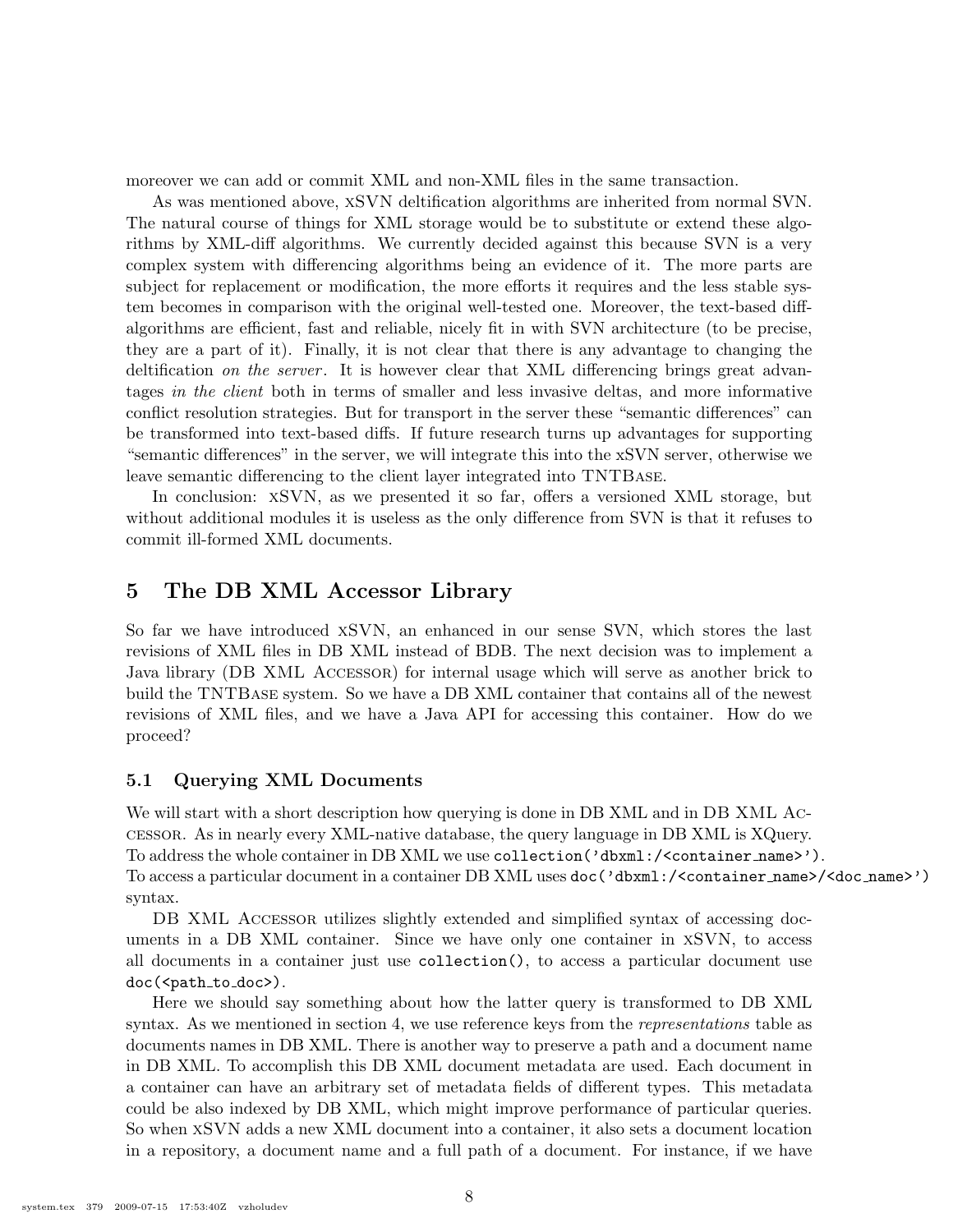a document paper. $xml$  in the */Balisage* folder, then the location in a repository would be *Balisage*, the document name — *paper.xml*, and the full path — */Balisage/paper.xml*. At first glance this information might seem redundant, especially taking into account that xSVN stores all of these in BDB tables. But by this approach we do not lose much except some storage space and writing performance when index of metadata should be updated. But we gain much more, now we are independent in DB XML Accessor from BDB tables, and each of the metadata fields can improve performance on particular queries which deal with documents paths.

Thanks to the mentioned above metadata fields, it is possible to access a subset of documents in a container. For this one should use collection(<arbitrary\_path>) in DB XML Accessor. For example collection(/doc\*//test//paper??.xml) would address all documents which names corresponds to the pattern paper??.xml (a '?' is just a wildcard) and they contain test directory in the path and the first directory of which starts with doc.

Also DB XML Accessor exposes methods for retrieving contents and paths of documents which are located at some arbitrary paths. Wildcards or  $\frac{\gamma}{\gamma}$ , which stands for an arbitrary number of subfolders in a path, could also be used. All these queries would not be so efficient if we did not introduce a file system concept in xSVN container. Why did we have to introduce a file system? The answer is simple: DB XML does not have any hierarchical structure inside its containers. The next sections explains how we have introduced it.

#### 5.2 File System in an xSVN Container

We already introduced the file path metadata fields in Section 5.1. Using them it is possible to reproduce the file system tree, but unfortunately it is not always efficiently. Assume that we want to find out what directories and files are located in a particular folder. For this we would have to execute a substring query on our file path metadata field. If a DB XML container contains a huge collection of documents then we could have a big delay while performing a seemingly simple task. The solution was to introduce ad-hoc XML documents in an XSVN container, one for each directory. We call such XML documents as *file system* documents (FSDs). FSDs have a special name format: tnt: <directory\_path>. Each of these FSDs contains a list of directory entries in XML format. For example for directory /Balisage/papers we might have the following FSD inside an xSVN container (its name is tnt:/Balisage/papers/):

Listing 1: A FSD in an xSVN container

1 <entries xmlns="http://tntbase.mathweb.org/ns">  $\langle$ dir name="sources"/> <dir name="references"/> <file name="paper zholudev.xml"/> <file name="paper kohlhase.xml"/> 6  $\langle \mathbf{vfile name} = \text{"notations.vf" id} = \text{"\mathrm{dbxml.54"}/\rangle \langle \cdot \cdot \cdot \cdot \rangle = \text{``will be explained later --}\rangle$  $\langle$ /entries

Now we can easily and efficiently find out about entries in the particular directory using XQuery. Here we should mention that such FSDs exist only for a folder which contain XML files or folders which contain XML files. Thereby we do not interfere with other content of an xSVN repository like text files or images. xSVN takes care about consistency in such FSDs, e.g. if a folder becomes empty after deletion of XML files, then the corresponding FSD is removed from a DB XML container and the folder is removed from the parent's folder entries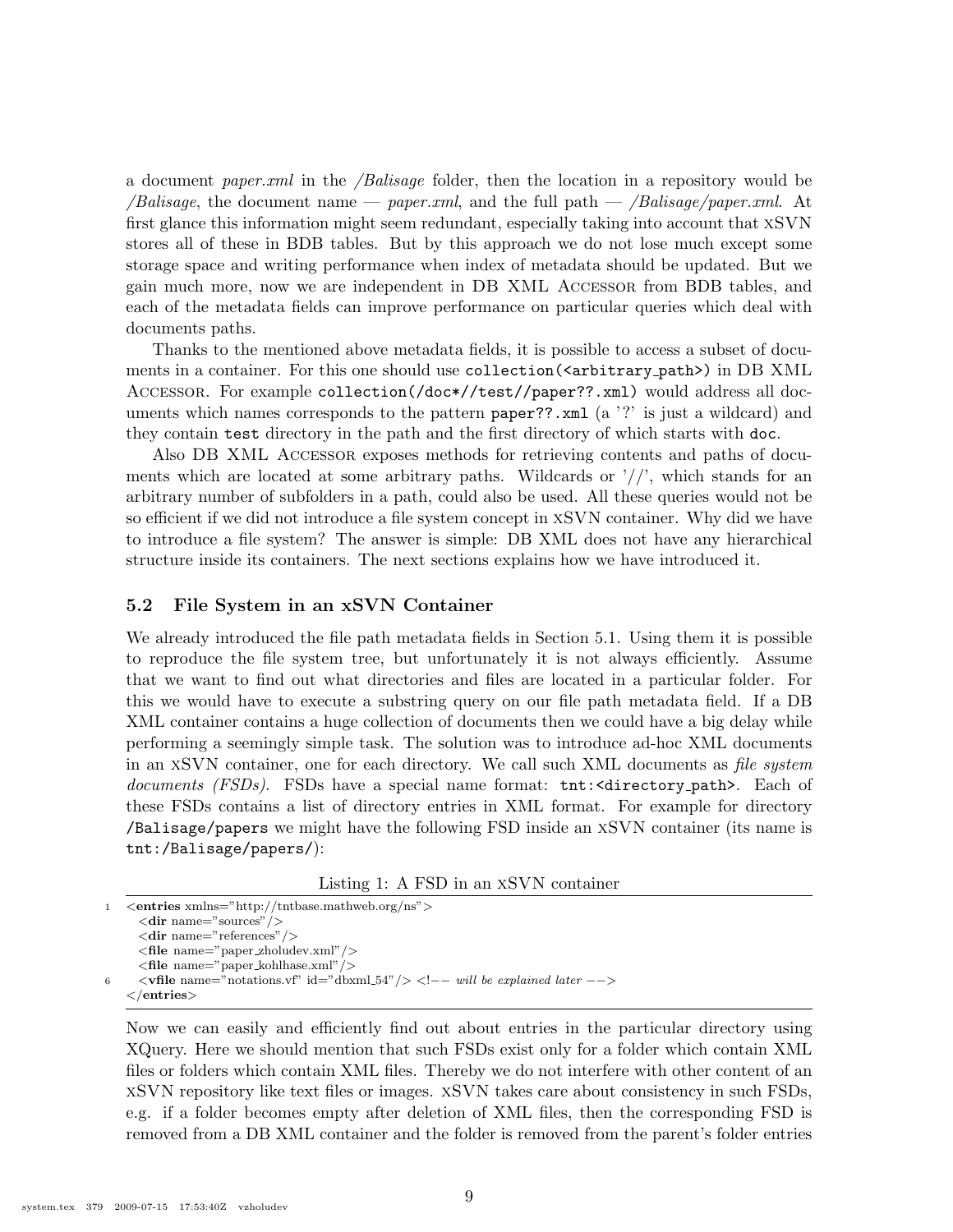and so on recursively. Also if we add some XML files to a newly created folder, then the file system structure is created recursively.

#### 5.3 Write Access to TNTBase

So far we discussed only how to retrieve content and query an xSVN container by DB XML Accessor. But is it possible to write to xSVN using DB XML Accessor, or perform an XQUpdate query? The answer is positive. Then the next question arises, what would happen with revisions of XML files inside an xSVN repository? Shortly the answer is that the updated XML files will get a new revision in xSVN, then will be deltified, and a delta will be stored in BDB. Thus all history of modifications will be preserved. Let us discuss how we have accomplished that.

In DB XML ACCESSOR we use the SVNKITADAPTER library, which is based on the  $SVMKit - a Java library that re-implements the SVM client functionality. This allows us$ to work directly with an xSVN repository without a need to have a local working copy. In particular, SVNKit follows the SVN protocol to makes sure that no changes are lost on a commit; it forces an in-memory update and construct a delta between the local and the (updated) head revision. Only this delta is sent to a repository by SVNKit. But things get more complicated if we intend to modify an XML document by XQUpdate facilities. Then DB XML Accessor substitutes the original XQUpdate with a transform function (see [XQU08] for more details), which returns a modified document but does not modify a document internally in DB XML. Then this modified part is sent via SVNKITADAPTER to xSVN in the usual way: SVNKit creates a new revision of a file and stores a delta against the previous version. Thus we can again retrieve a version of a file before executing XQUpdate. The xSVN log message would tell users how this change has occurred.

#### 5.4 Querying Previous Revisions

Even though the xSVN container only stores the head revision of XML files we can query previous revisions of XML files: DB XML Accessor can cache XML files in the same xSVN container for the respective revision. Then we are able to query XML files exactly like we describe it in Section 5.1 but additionally providing a revision of interest. Note that only those files that have been cached before will be queried. Analogously we can remove a set of documents from a cache. Then they will not be queried. The advantage of this approach is that we choose manually the interesting subset of a revision thereby avoiding redundant filling of an xSVN container and eliminating unnecessary results. Also we are able to cache the single file unlike SVN when we are able to checkout or export only folders. Note that we can even cache the head revision, even though the head xSVN container already contains it. This can be useful when we intend to query against the documents of an exact revision: documents of the head revision can evolve, but cached documents remain the same.

All caching is mediated by SVNKITADAPTER, which retrieves the necessary revisions from an xSVN repository. Then these revisions are added to a DB XML container with a special metadata field that denotes a revision number. This metadata field is also indexed, which improves performance on querying. All XML documents of the latest revision have a revision meta field equal to '-1'. This field allows us to distinguish different revisions when querying without loosing performance. In order to cache the latest revision, one should provide the exact number of it.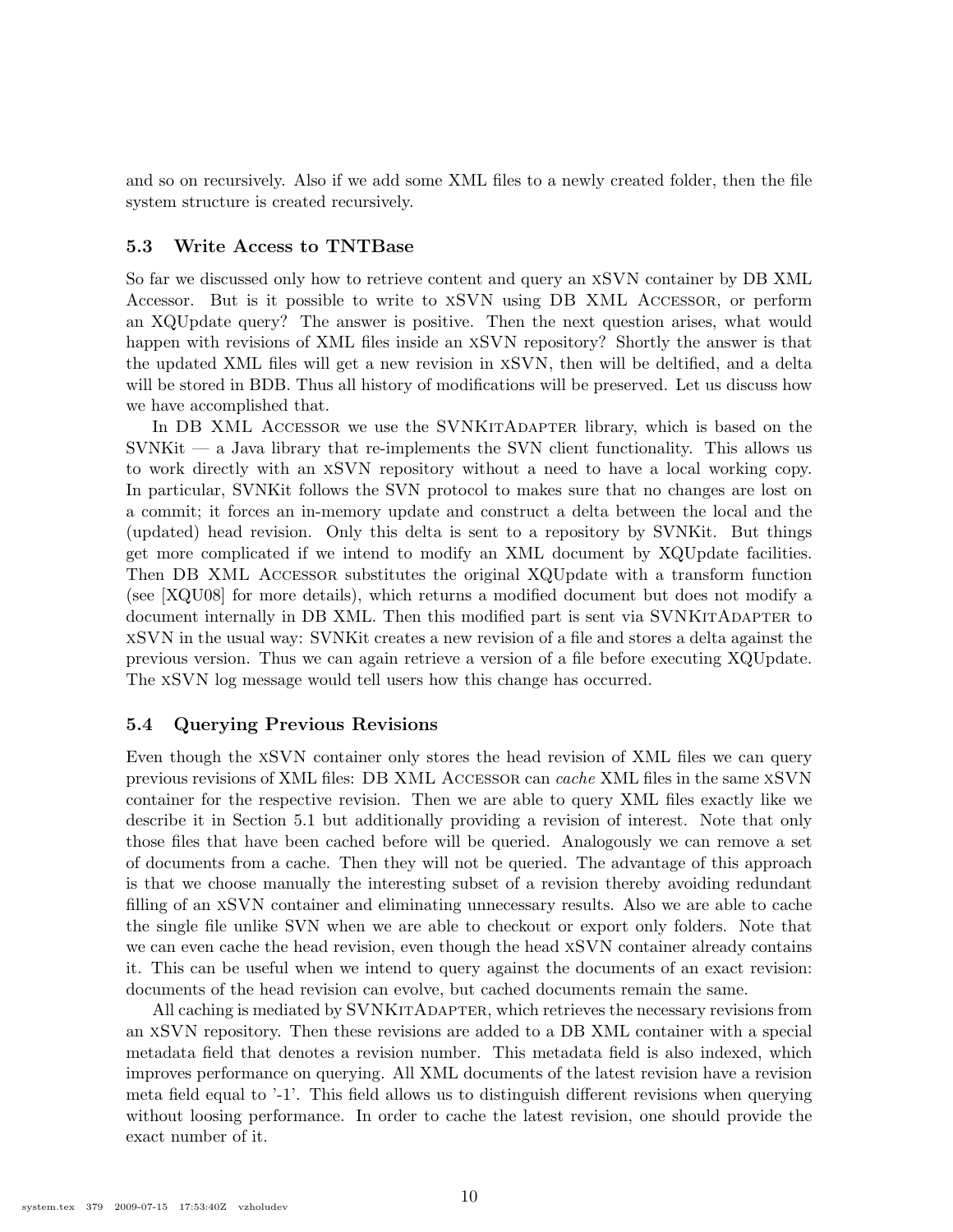### 5.5 Caching Query Results

DB XML ACCESSOR can cache query results in situations where a query incurs a large processing load, but the files that contribute to a query result change rarely. The user must simply pass a corresponding option to a query engine and receive a unique access handle with the computed result. Of course it is also possible to clean an xSVN container from cached results if they are not needed any longer or became obsolete. Internally, DB XML Accessor stores query results as separate documents. To distinguish them from e.g. FSDs introduced in Section 5.2, we introduce a *type* metadata field which is also applied for virtual files (see section 6).

# 6 Virtual Files

In this section we introduce a powerful concept — a Virtual File (VF). A VF is a TNTBASE file system entity which is a result of a particular XQuery expression, i.e. a VF is characterized by XQuery expression and a revision number this expression operates on. For instance if we create a VF with XQuery that returns the list of references from all scientific papers in a repository, then the content of a VF would be the list of references.

### 6.1 Creating a Virtual File and Getting Information about Virtual Files

A VF is a file system entity that records the following information:

- 1. an XQuery expression together with a list of namespace declarations which are used by it. The VF contents are determined by this XQUery expression. If XQuery provided is not valid, then TNTBase notifies the user and does not create the VF.
- 2. a revision number that a VF operates on. Note that if we did not cache any documents for that revision, then the content of a VF will be empty.
- 3. a description of what a VF does. This will simplify understanding for other users of VF intention. This field can be blank of course.
- 4. a VF path in a repository. It will be not allowed to create a VF if a file system entity already exists in the specified path. Even though it is possible to create a VF in folders which do not exist yet. In this case a directory structure will be created automatically.

For instance, if somebody is interested in all definitions from mathematical documents in a folder where a VF is being created, then (s)he can provide the following information to DB XML Accessor:

- XQuery: collection(./\*.omdoc)//ns:definitions. together with the namespaces: (ns, http://www.mathweb.org/omdoc). Note that the first '.' in the XQuery means the folder where a VF is being created.
- Revision number: -1. Stands for the head revision
- Description: This VF returns all definitions from the current folder
- Path: /omdoc/theories/defs.vf. A VF defs.vf will be created in the folder /omdoc/theories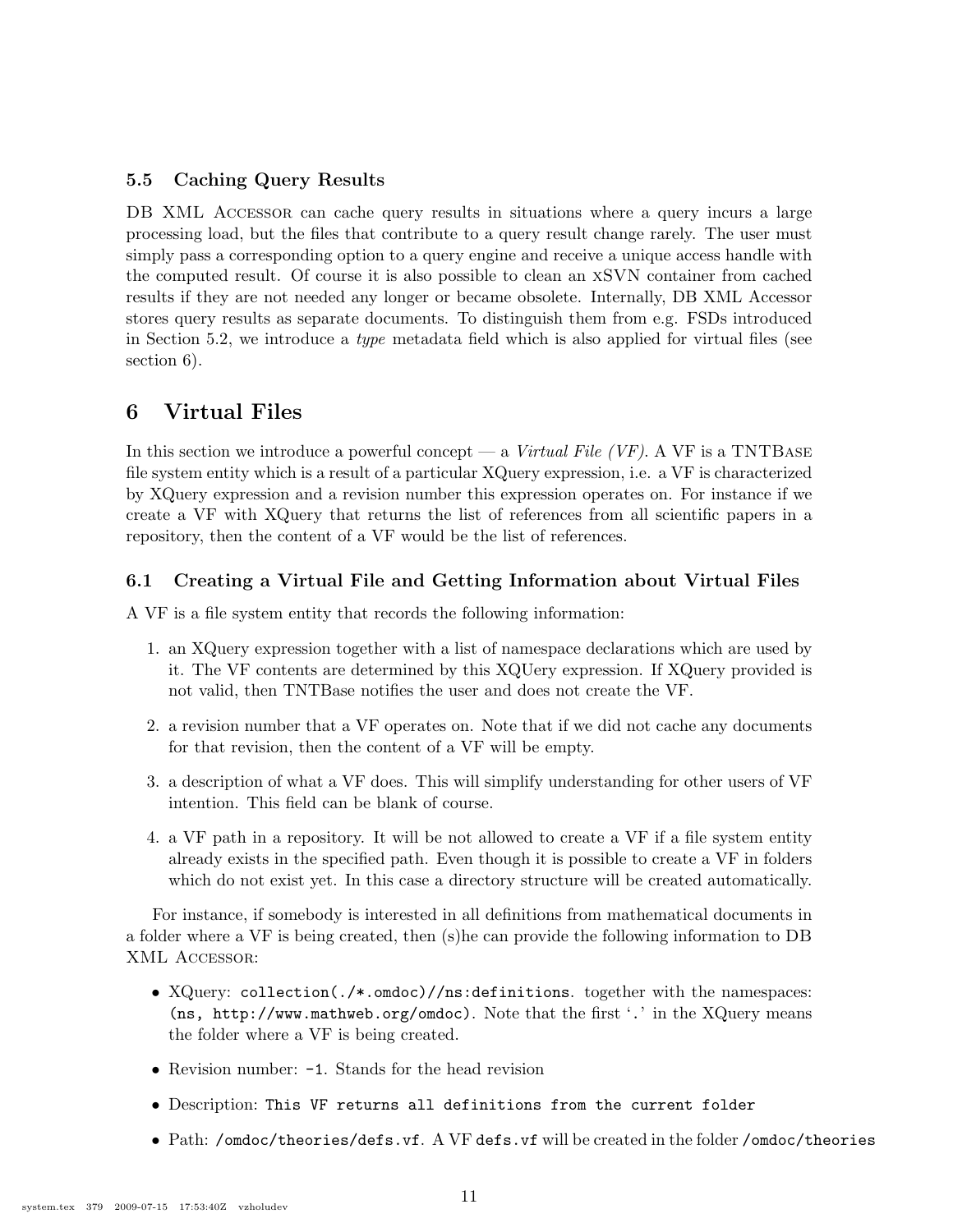After a VF has been created, one can easily retrieve its 'content', i.e. in our example all definitions in OMDoc documents in the /omdoc/theories folder. For the sake of example, a reader might also find useful Figure 3.

That is a typical creation procedure that is supported by DB XML Accessor. When a VF is created a new entity is added to a corresponding FSD. This entity is called vfile and also contains a name of a newly created DB XML document that encapsulates information about a VF. We call such a document as a VF encapsulated document (VFED). To retrieve the content of a VF the corresponding FSD is checked for the VF. If a VF exists, then a name of a VFED is read. When we know the name of a VFED, then we are able to receive an XQuery expression from that document. As soon as we have an XQuery expression we can execute it and deliver results to a user. Namespace declarations which have been provided during a creation of a VF are used



Figure 3: Definitions virtual file

during XQuery execution and are stored in a VFED.

VFEDs are tagged with the metadata field type discussed in Section 5.5. Therefore we can easily pick out only VFs and retrieve information about them in an xSVN container like their descriptions, revisions they operate on, their names, etc. Thus we are not get lost in the variety of VFs that users might have created.

#### 6.2 Caching and Querying Virtual Files

To make VFs more like VIEWS in relational data bases, DB XML Accessor also allows them to be queried, but only if their content has been cached. This allows the user to specify which VFs participate in querying. Note that if XML files which form the content of a VF have been changed, the cache of a VF is not changed. This is a target for a future work<sup>6</sup>. Caching also might be useful when a user intends to receive a content of a VF quickly and is sure that the cache contains up-to-date data. This is especially worthwhile when an XQuery expression of a VF is computationally expensive.

When DB XML ACCESSOR receives a command to cache a content of a VF (during creation of a VF, receiving VF's content or just via simple re-cache command), then the VF's content is stored in an xSVN container in the corresponding VFED. Results are wrapped in the special XML elements that are indexed. When querying VFs a user should use the same query syntax as (s)he uses for usual XML documents. That is possible because each VFED contains metadata fields for a VF path and its name. So for DB XML Accessor it does not make too much difference what is being queried: XML documents of the latest revision, cached documents of former revisions or VFs.

 $^6$ see Ticket <code>https://trac.mathweb.org/tntbase/ticket/50</code>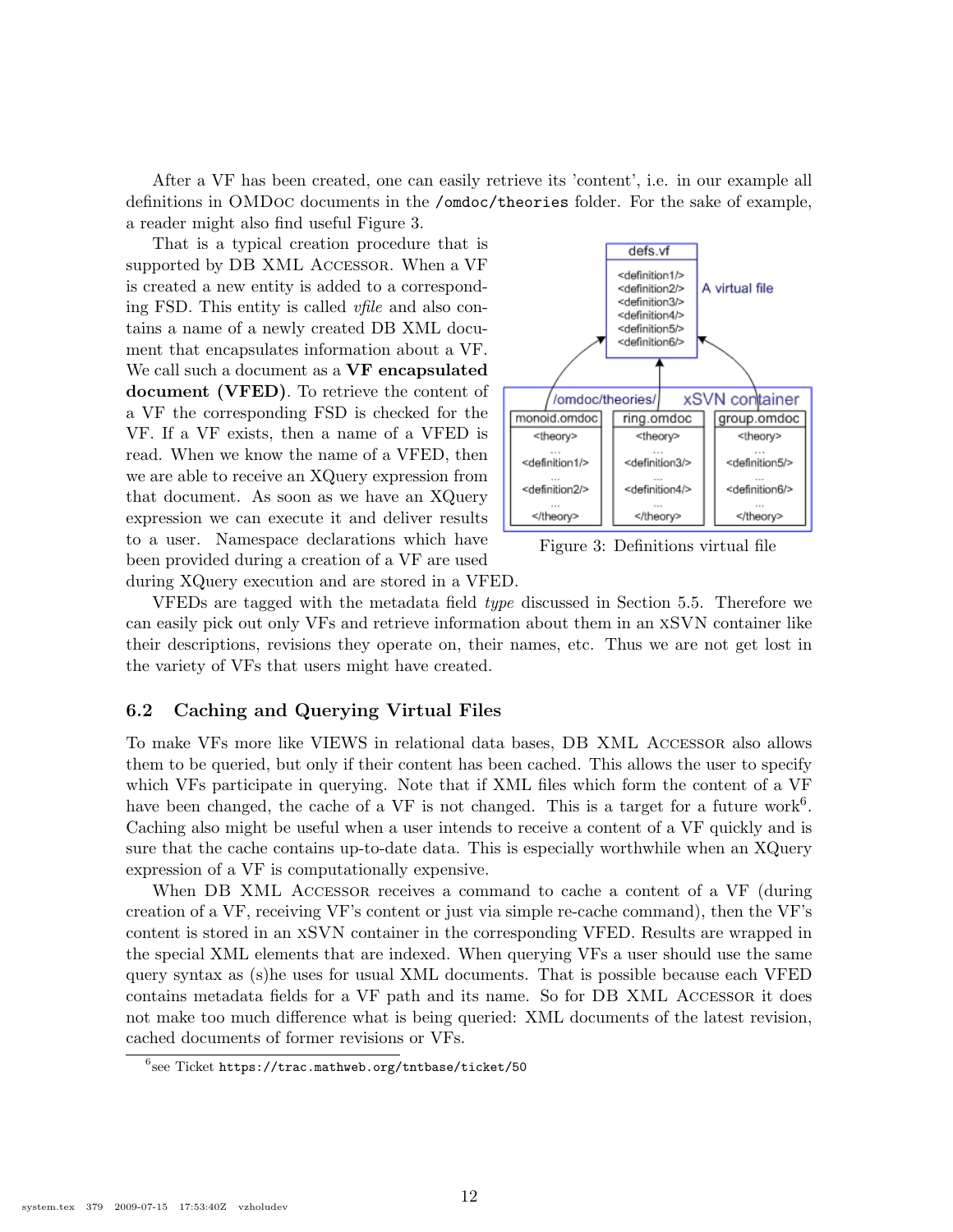#### 6.3 Editing Virtual Files

We complete this section by introducing another operation that could be performed on VFs. We are talking about editing VFs, i.e. in some cases (which we will explain a bit later) it is possible to retrieve a VF for editing, modify it and submit changes back. Then the files from which a VF was formed will be modified in  $xSVN$  and will receive a new revision. Returning back to our example with a VF that contains definitions of mathematical objects, if we modify all definitions in this file, then all OMDoc files in the folder /omdoc/theories that contain definitions will be modified accordingly and committed to xSVN.

This approach has a number of limitations, some of them are quite obvious and straightforward:

- A VF we intend to modify should operate on the latest revision, since we can not change a particular revision in xSVN, because once committed a revision becomes persistent in a repository.
- We can edit only those VFs whose results are elements of some XML documents in DB XML, to be precise attributes or XML nodes. We rely on DB XML query engine to figure that out. If a result type is an XML node or attribute from DB XML point of view then we allow to edit such elements and show them in a list of results to be modified. But we can not edit pure text values which come from XML elements since text elements could be mixed with other XML elements, and when we retrieve such a text we lose the information before/after which nested element this text element has come from.
- The VF content is a set of results. Every result should be wrapped in a special XML element that contains the special information to allow DB XML ACCESSOR to propagate changes back to original files. A user is only allowed to edit inside such elements, otherwise important information could be lost.

This allow us to get rid of a notion of files in a way and operate on the level of objects and version them, although internally in xSVN the minimal versioned entity is still a file. Let us provide an example of the VF that contains a list of creators in OMDoc files.

Listing 2: VFile with a list of creators

|    | $\langle ? \mathbf{x} \mathbf{m}   \mathbf{version} = "1.0" encoding = "UTE-8"? \rangle$                         |
|----|------------------------------------------------------------------------------------------------------------------|
|    | $\lt$ tnt:vfile name="defs.vf" mode="edit" xmlns:tnt="http://tntbase.mathweb.org/ns"                             |
| 3  | $xmln s="http://www.mathweb.org/omdoc" xmln s:dc="http://pur.org/dc/elements/1.1/">$                             |
|    | $<$ tnt:note $>$                                                                                                 |
|    | WARNING: do not edit 'results' elements, edit only within them!                                                  |
|    | Otherwise TNTBase will not be able to version the corresponding original files!                                  |
|    | Appending additional result elements may harm your TNTBase content.                                              |
| 8  | Additional elements under 'there' other than 'the 'there' will be ignored                                        |
|    | $\langle$ /tnt:note $\rangle$                                                                                    |
|    | <tnt:result <="" element_path="/omdoc/metadata" file_path="/ecc.omdoc" th=""></tnt:result>                       |
|    | element_name="dc:creator" element_type="element" id="1">                                                         |
|    | <dc:creator role="trl">Michael Kohlhase</dc:creator>                                                             |
| 13 | $\langle$ tnt:result $\rangle$                                                                                   |
|    | <tnt:result <="" element_path="/omdoc/metadata" file_path="/ecc.omdoc" th=""></tnt:result>                       |
|    | element_name=" $\text{d}c:\text{creator}$ " element_type="element" $\text{id} = "2">$                            |
|    | <dc:creator role="ant">The OpenMath Society</dc:creator>                                                         |
|    | $\langle$ /tnt:result $\rangle$                                                                                  |
| 18 | <tnt:result <="" element_path="/omdoc/symbol/metadata" file_path="/omstd/arithmetics1.omdoc" th=""></tnt:result> |
|    | element_name=" $\text{d}c:\text{creator}$ " element_type="element" $\text{id} = "3">$                            |
|    | <dc:creator role="ant">The TNTBase Society</dc:creator>                                                          |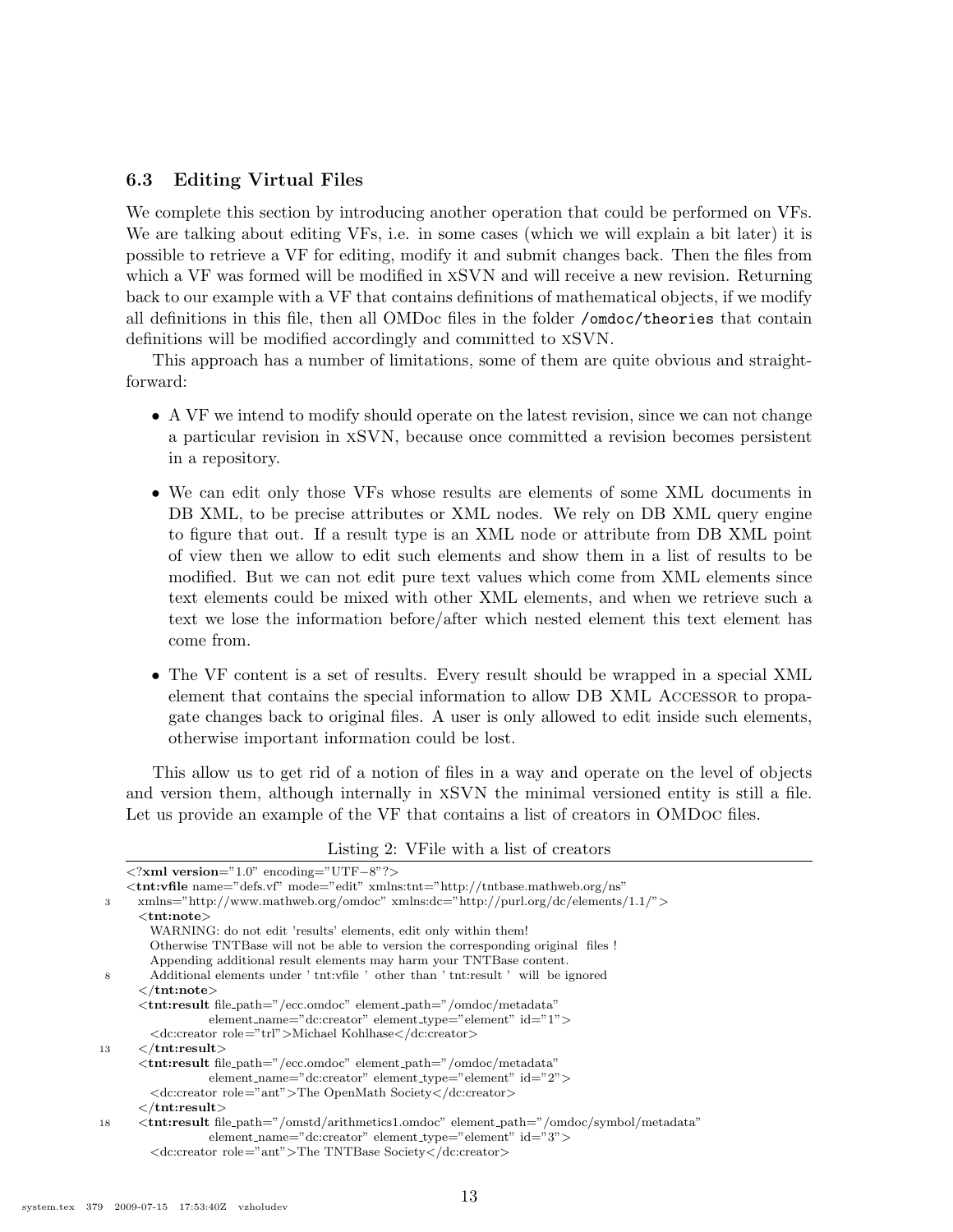```
\langle /tnt:result>\langletnt:vfile>
```
This file is obtained for editing and as was discussed above contain wrappers with a set of attributes. Elements with the same name and path in the same documents are distinguished by the id attribute.

A couple of words how it is realized in DB XML Accessor. As we can see out of the example, every result of a VF is wrapped in a special XML element that contains the information about an original document, a path in the original document, a name of an element, a type of an element (an attribute or a node) and a unique id. All these items allow us to construct a unified XQUpdate expression for an every modified original document. So in our example, if we modify each element, then it means that we should propagate changes to two documents: /ecc.omdoc and /omstd/arithmetics1.omdoc. For the former one XQUpdate will contain two replacement statements, for the latter one — only one replacement statement. Then the technique described in Section 5.3 is applied.

# 7 Conclusion and Future Work

We have presented the TNTBASE system, a versioned XML database system that can act as a storage solution for an XML-based deep web. The implementation effort has reached a state, where the system has enough features to be used in experimental applications. TNTBASE may significantly ease implementation and experimentation of XML-based applications, as it allows us to offload the storage layer to a separate system. Moreover users which require only versioning functionality may use TNTBase as a version control system whereas more exigent users can experiment with additional features of the system.

The next development goals will be to stabilize the system further, to improve performance and extend it with special infrastructure for the OMDoc language. As an extended case study we want to develop TNTBase into an archive and content management system for scientific publications and semi-formal theories. A practical limitation that



Figure 4: Distributed Scientific Publishing

needs to be overcome on the way to this is the lack of a unified authentication and rights management subsystem.

In the near future, we want to study how the difference-based architecture inherent in version control systems can be extended to a distribution model. Consider for instance the situation in Figure 4: Michael started to work on his paper with future intentions to propagate it to Jacobs University. During the creation Normen wants to have a cache copy of a Michael's paper on his computer and look after the changes. From time to time Michael pushes his work to Jacobs University and the corresponding people at Jacobs checks the correctness of the paper. Then assume Figure 4b. When everything is done from Michael's side he wants to pass the rights for primary editing to university and only receive updates from it. Notice that Normen still depends on the Michael's updates. Now Jacobs University propagates its changes of the paper to some Journal and its stuff validates the correctness. Here is the same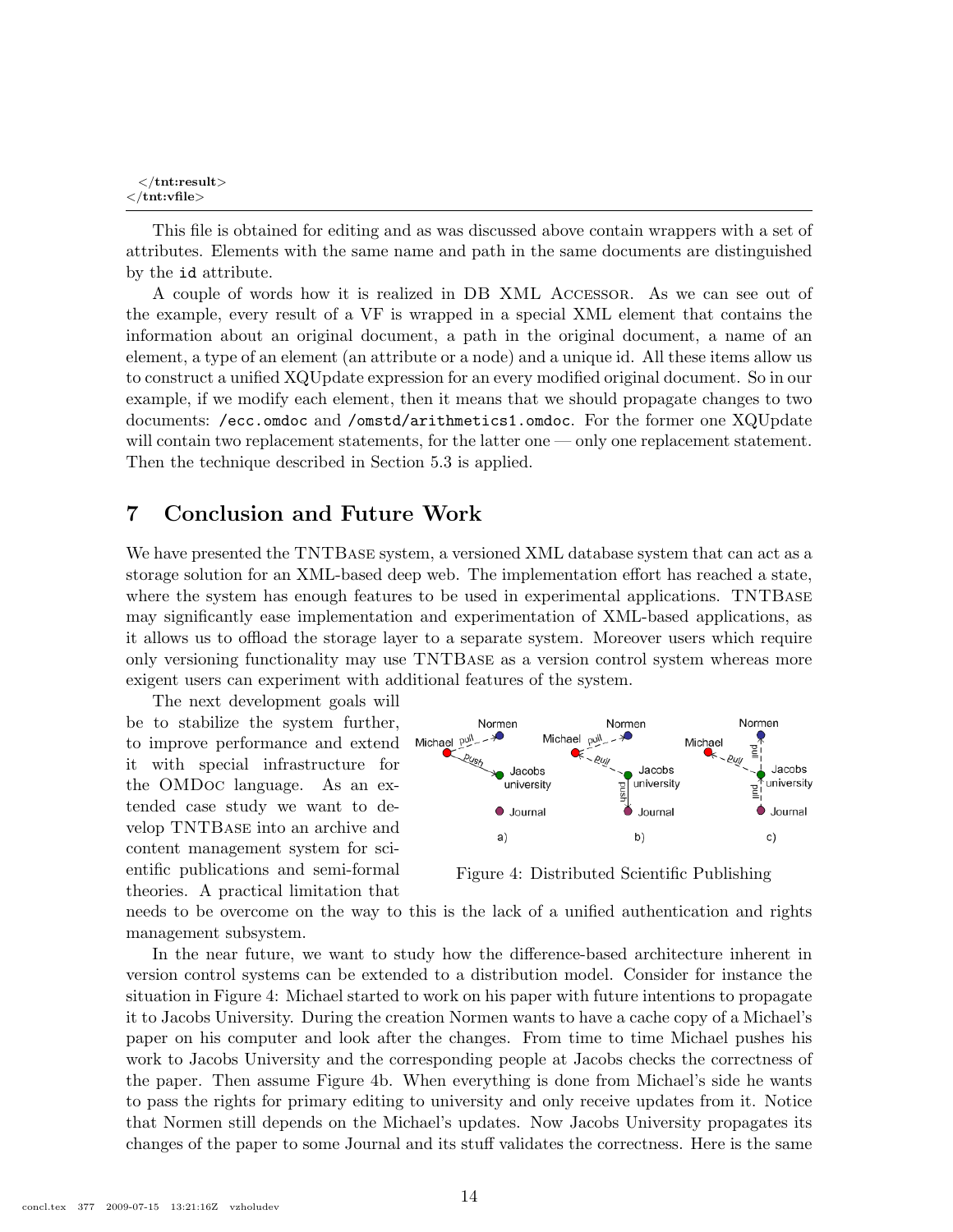scenario as with Michael and Jacobs University in Figure 4a. Finally (see Figure 4c) Jacobs University passes the rights for original editing of the paper to a Journal (like Michael did with Jacobs) and Normen decides to switch the source of cached copy to Jacobs since he thinks that Jacobs contains more actual information. We assume that all the individuals and institutions in our examples are running TNTBase installations that store the relevant documents. Some instance of these are "originals", others are working copies that are updated from them and that commit to them. Crucially the TNTBase take over all the necessary caching and communication of differences to make the process transparent and effortless to the users. The preliminary idea is to implement a client library inside a TNTBase web application that will be taught to speak to other instances of TNTBase and receive information from them. This library would exploit the SVNKITADAPTER module, which will be in charge of checking compatibility of documents versions and commit or update necessary paths in an xSVN repository.

Also our plans include the further work regarding virtual files. Some efficiency improvements should be done as well as more intelligent caching should be implemented. By "more intelligent" here we mean that the cache of virtual files should be updated automatically when the original files in a repository which form a VF content are changed. That would also mean the gain of performance since every time when we receive a content of a VF or query it, we can be sure that the cache is up-to-date and we do not need to regenerate it.

Finally, we plan to extend the XQuery family of languages with primitives for versioning to develop the full potential of the TNTBase system. The main operations here will be the propagation of changes, conflicts and non-interference judgments along semantic dependency relation; see [MK08] for first ideas. Currently much of the necessary content relations are language-dependent, but we will try to distill query and propagation primitives that can be implemented in the TNTBase system level.

# References

| [Act08]                      | ACTIVEMATH, seen September 2008. web page at http://www.activemath.<br>$\text{org}/.$                                                                                                                                         |
|------------------------------|-------------------------------------------------------------------------------------------------------------------------------------------------------------------------------------------------------------------------------|
| $[BBC + 07]$                 | Anders Berglund, Scott Boag, Don Chamberlin, Mary F. Fernandez, Michael Kay,<br>Jonathan Robie, and Jerome Simeon. XML Path Language (XPath) Version 2.0.<br>W3C recommendation, The World Wide Web Consortium, January 2007. |
| $\left[\text{BerO9a}\right]$ | Berkeley DB, seen January 2009. available at http://www.oracle.com/<br>technology/products/berkeley-db/index.html.                                                                                                            |
| [Ber09b]                     | Berkeley DB XML, seen January 2009. available at http://www.oracle.com/<br>database/berkeley-db/xml/index.html.                                                                                                               |
| [BLFM98]                     | Tim Berners-Lee, R. Fielding, and L. Masinter. Uniform Resource Identifiers<br>(URI), Generic Syntax. RFC 2717, Internet Engineering Task Force, 1998.                                                                        |
| [CD99]                       | James Clark and Steve DeRose. XML Path Language (XPath) Version 1.0. W3C<br>recommendation, The World Wide Web Consortium, November 1999.                                                                                     |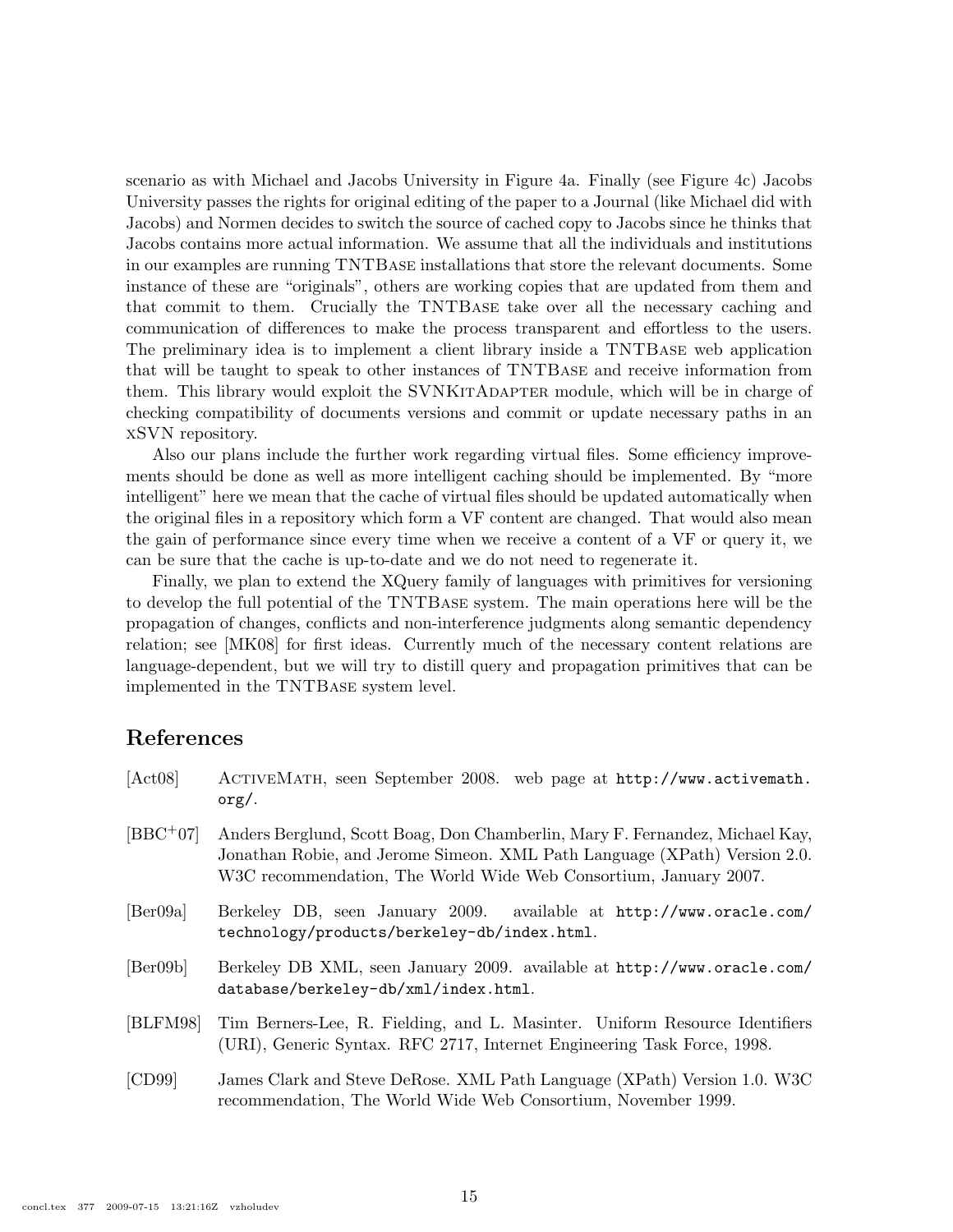- [CGM00] J. Cho and H. Garcia-Molina. The evolution of the web and implications for an incremental crawler. In Proc. of the 26th International Conference on Very Large Databases, pages 200–209, 2000.
- [CNX08] Connexions. web page at http://cnx.org, seen June 2008.
- [CSFP04] Ben Collins-Sussman, Brian W. Fitzpatrick, and Michael Pilato. Version Control With Subversion. O'Reilly & Associates, Inc., Sebastopol, CA, USA, 2004.
- [DDL02] C.J. Date, Hugh Darwen, and Nikos Lorentzos. Temporal Data  $\mathcal{C}$  the Relational Model. The Morgan Kaufmann Series in Data Management Systems. Morgan Kaufmann, 2002.
- [FK00] Andreas Franke and Michael Kohlhase. System description: MBase, an open mathematical knowledge base. In David McAllester, editor, Automated Deduction –  $CADE-17$ , number 1831 in LNAI, pages 455–459. Springer Verlag, 2000.
- [FK06] Andreas Franke and Michael Kohlhase. MBase, an open mathematical knowledge base. In OMDoc – An open markup format for mathematical documents [Version 1.2] [Koh06], chapter 26.4.
- [FMNW03] Dennis Fetterly, Mark Manasse, Marc Najork, and Janet Wiener. A large-scale study of the evolution of web pages. In WWW2003. ACM Press, 2003.
- [Ipe09] Ipedo XML Database, seen March 2009. available at http://www.ipedo.com/ html/ipedo\_xml\_db.html.
- [Jer09] Reference Implementation for building RESTful Web services, seen April 2009. available at https://jersey.dev.java.net/.
- [JSR09] JSR 311: JAX-RS: The Java API for RESTful Web Services, seen April 2009. available at https://jsr311.dev.java.net/nonav/releases/1.0/ index.html.
- [KF01] Michael Kohlhase and Andreas Franke. MBase: Representing knowledge and context for the integration of mathematical software systems. Journal of Symbolic Computation; Special Issue on the Integration of Computer Algebra and Deduction Systems, 32(4):365–402, 2001.
- [Koh06] Michael Kohlhase. OMDoc An open markup format for mathematical documents [Version 1.2]. Number 4180 in LNAI. Springer Verlag, 2006.
- [KS06] Michael Kohlhase and Ioan Sucan. A search engine for mathematical formulae. In Tetsuo Ida, Jacques Calmet, and Dongming Wang, editors, Proceedings of Artificial Intelligence and Symbolic Computation, AISC'2006, number 4120 in LNAI, pages 241–253. Springer Verlag, 2006.
- [Lan08] Christoph Lange. SWiM: A semantic wiki for mathematical knowledge management. web page at http://kwarc.info/projects/swim/, seen October 2008.
- [Mar09] MarkLogic Server, seen March 2009. available at http://www.marklogic.com/ product/marklogic-server.html.